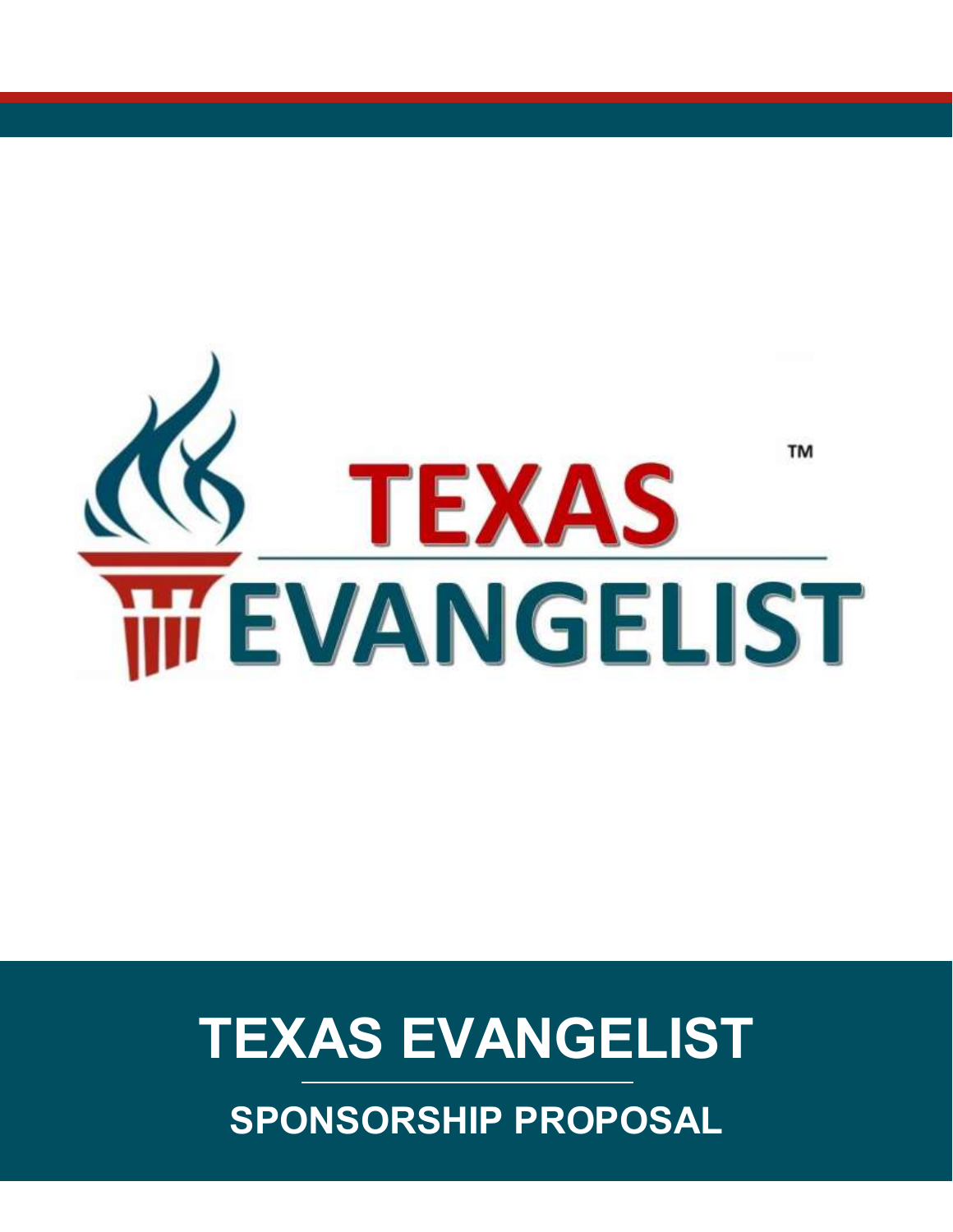

## WHY **SPONSOR**

Investing in Texas Evangelist Ministry means you become an integral part of a community with a passion for an evangelistic movement to break the cycle of spiritual poverty, hopelessness, in Texas and beyond. Together we do more, together we can Do Good Give Hope!

### ABOUT **THE PROGRAMS**

#### **We focus on 3 primary programs:**

- 1. Events & Crusades in communities touching lives with hope.
- 2. Workshops and conferences, training, speaking and motivating to do good.
- 3. Mobilize volunteers to do good and give hope via outreach and missions.

### WHAT **WENEED?**

**You Can Help Break the Cycle...** 

Sponsors to invest in Texas Evangelist Ministry. This means you, your family or company can become an integral part of this movement to break the cycle of spiritual poverty, hopelessness, in Texas and beyond. As a monthly sponsors you will support life transformation and know that the resources used are stewarded to do good and give hope.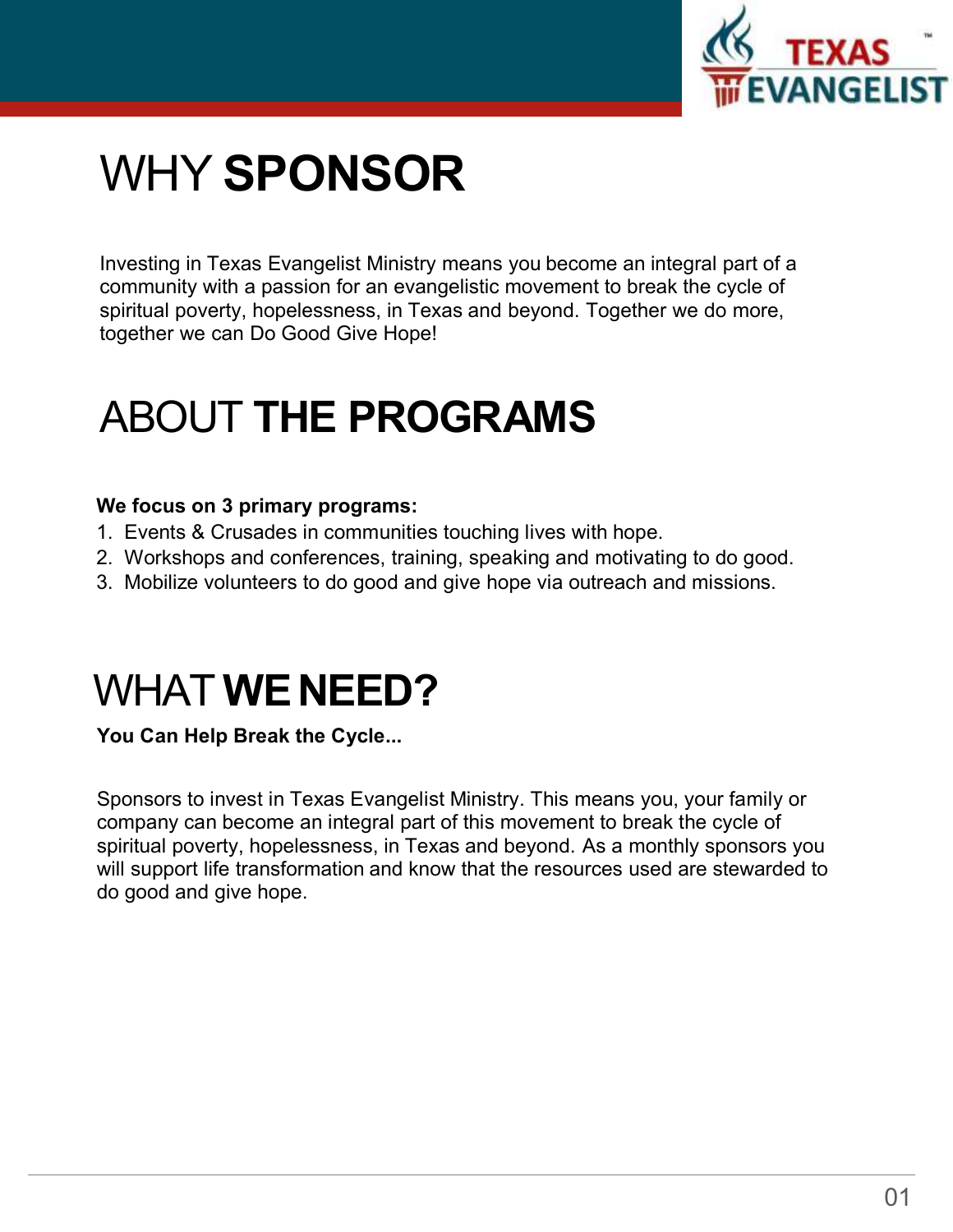

### The **Benefits**

By Sponsoring us, you will be a part of our ever-growing family. You can get a chance to promote your business through our communication channels including Facebook, Instagram, Twitter, other Social Media, our website, and join as a volunteer or on the mission trips.

- By sponsoring and partnering us, you will have an opportunity to reach a concentrated mass of your target market. In front of the mass market of Texas and beyond, you can have the opportunity to market your company products/services.
- Sponsors and Partners will receive credit in all print and advertising materials from the day of sponsorship. All sponsors' logos will receive visual placement in our numerous advertising materials. •

#### **SPONSORSHIP LEVELS**

#### **Platinum Sponsor: \$10,000**

- 1. An opportunity to interact with the  $\begin{array}{|c|c|} \hline \end{array}$  1. audience as a special guest appearance
- 2. An opportunity to display your products and  $\vert$  2. services
- Social Media Exposure to our sponsors 3.
- Sponsor logo in all our promotional materials 4.
- Receipt provided for Tax purpose 5.
- Special thanks to the sponsor in every post of our social media 6.
- 7. Company listed as a sponsor in all our social |  $\qquad 7.$  Framed appreciation certificate from our activities during the period
- Framed appreciation certificate from our 8. **Silver Sponsor: \$1,000** organization

#### **Bronze Sponsor: \$2,500**

- Social Media Exposure to our sponsors 1.
- Sponsor logo in all our promotional materials 2.
- Receipt provided for Tax purpose 3.
- 4. Company listed as a sponsor in all our social activities during the period
- Framed appreciation certificate from our 5. 6. Framed appreciation certificate fromour organization

#### **Gold Sponsor: \$5,000**

- An opportunity to interact with the audience as a special guest appearance
- Social Media Exposure to our sponsors
- Sponsor logo in all our promotional 3. materials
- 4. Receipt provided for Tax purpose
- 5. Special thanks to the sponsor in every post of our social media
- 6. Company listed as a sponsor in all our social activities during the period
- organization

- 1. Social Media Exposure to our sponsors
- 2. Sponsor logo in all our promotional materials
- 3. Receipt provided for Tax purpose
- 4. Special thanks to the sponsor in every post of our social media
- 5. Company listed as a sponsor in all our social activities during the period
- organization

**NOTE:** We are also open to other type of donation or in-kind sponsorship. Our goal is to keep long lasting relationships with all our partners, while simultaneously creating a standard of trust for all stakeholders. If you are interested to support us in anyway, feel free to contact us. To discuss sponsorship opportunities, please contact us at 713-972-5789 or [rick@texasevangelist.org](mailto:rick@texasevangelist.org)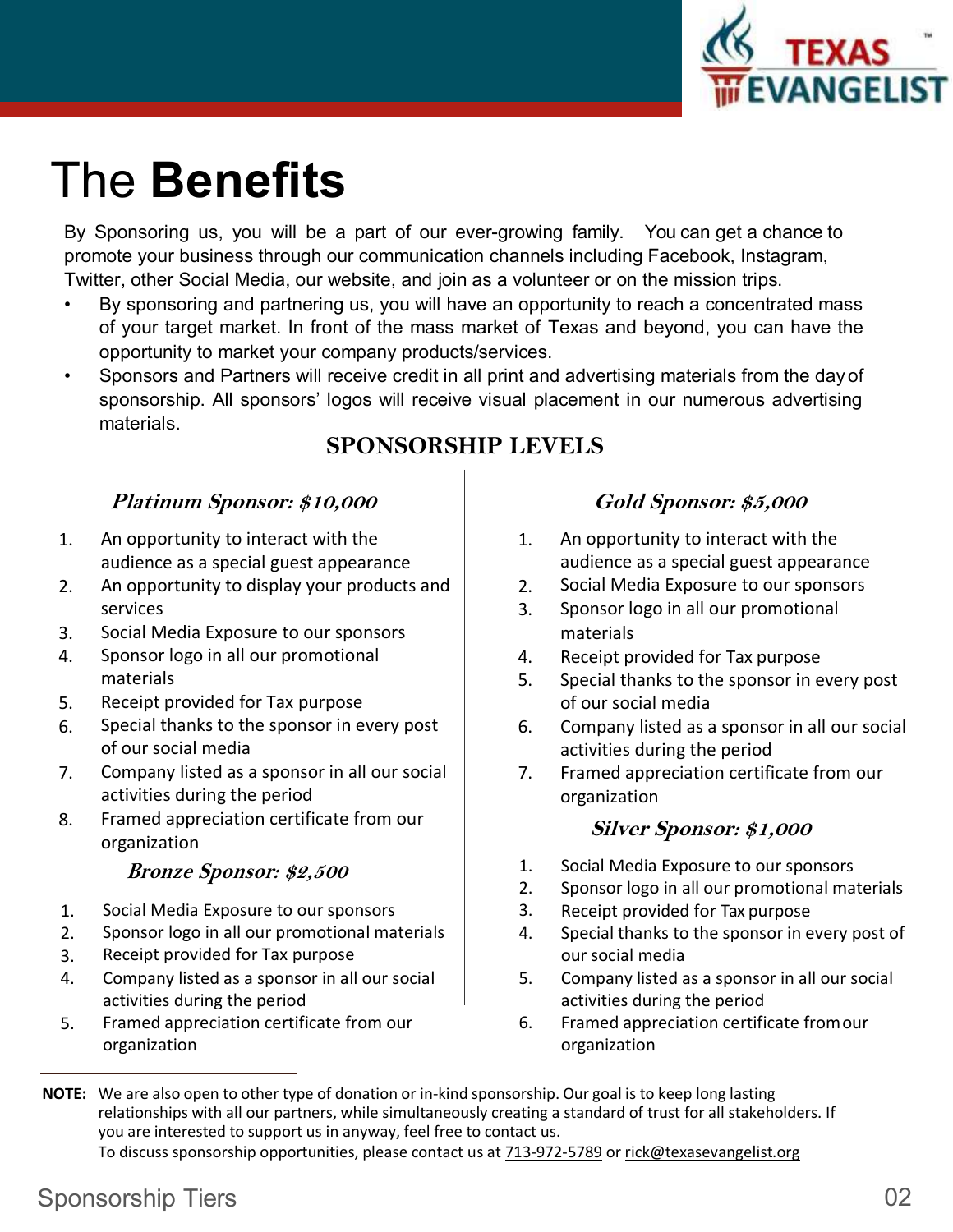### **CONTRACT FORM**

We would like to become sponsor of **TEXAS EVANGELIST:**

| Platinum      | \$10,000 |
|---------------|----------|
| Gold          | \$5,000  |
| Silver        | \$2,500  |
| <b>Bronze</b> | \$1,000  |
| <b>Others</b> | Ś        |
|               |          |

#### **GENERAL TERMS AND CONDITIONS**

All Sponsorship Agreements are subject to approval and acceptance of Texas Evangelist and its team (herein referred to as the Publisher). Acceptance of the Sponsorship Agreement shall constitute an agreement to provide advertising space as described in the Agreement. The undersigned, by signing the Sponsorship Agreement, acknowledges that he/she has read and understood all of the terms contained herein. The Agreement is subject to all such terms which are expressly made a part of this Agreement.

--------------------------------------------------------------------------------------------------------------------------------------------------

Cancellations or changes in the Sponsorship Agreement are accepted only in writing to the Publisher, and must be received on or before the Sponsorship Closing Date for the applicable issue.

The Publisher will schedule, run, and invoice all contracts in possession on the advertising closing date of a scheduled issue. THE ADVERTISER/SPONSOR IS RESPONSIBLE FOR PROVIDING ARTWORK TO THE PUBLISHER. Advertisers/Sponsors are responsible for the submission of the advertising copy and materials by material deadlines. Payment is due and payable within 30 days of receipt of invoice.

|                               | Accepted this | Day of | , 20                       |
|-------------------------------|---------------|--------|----------------------------|
| <b>SPONSOR</b>                |               |        | <b>TEXAS EVANGELIST</b>    |
| Authorized Person's Name      |               |        | Representative's Name      |
| Authorized Person's Signature |               |        | Representative's Signature |